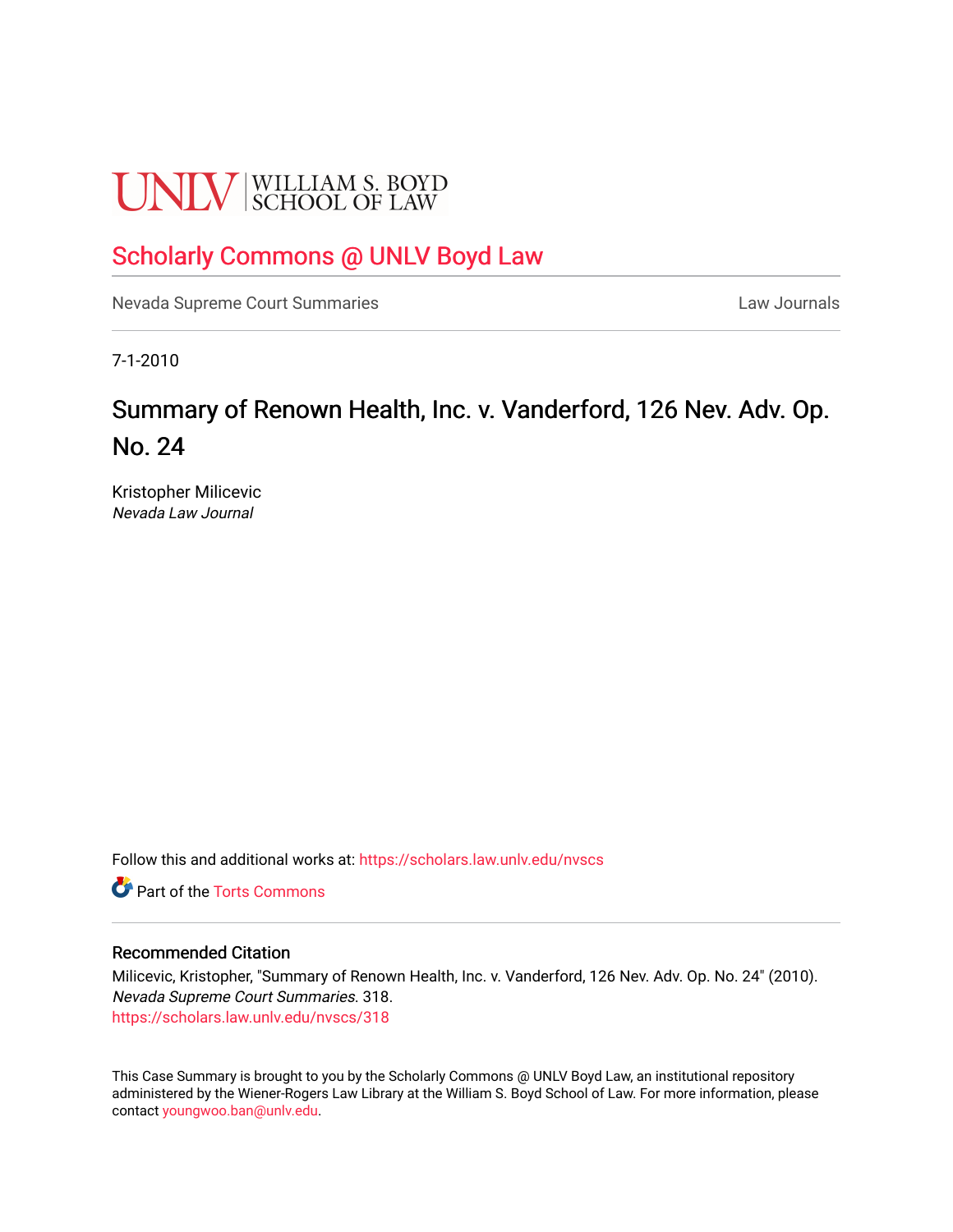# **Renown Health, Inc. v. Vanderford, 126 Nev. Adv. Op. No. 24 (July 1, 2010)[1](#page-1-0)**

# **TORT LAW – NONDELEGABLE DUTY**

#### **Summary**

Appeal from a district court's interlocutory order granting partial summary judgment to Vanderford based on the imposition of a nondelegable duty on Renown Health, Inc. The question on appeal was whether a hospital owes an absolute nondelegable duty to provide competent medical care to emergency room patients through independent contractor doctors.

#### **Disposition/ Outcome**

The Nevada Supreme Court reversed the district court and held that hospitals do not owe an absolute nondelegable duty to provide competent care through independent contractor doctors, however the Court also held that hospitals may be liable for patient injuries under the ostensible agency doctrine.

#### **Factual and Procedural History**

The respondent, Betty Vanderford's ("Vanderford"), minor son, Christopher Wall ("Christopher"), fell ill and Vanderford took him to Renown Health, Inc.'s ("Renown") emergency room on four separate occasions. Tests were performed during the first visit and Christopher was released and referred to a specialist.On Christopher's second visit the hospital gave him a prescription and released him again. On the third visit Christopher was given another prescription and released. On the fourth visit Vanderford discovered Christopher unconscious in Renown's bathroom and he was diagnosed with basilar meningitis and other complications. Christopher suffered permanent injuries, including brain damage, as a result of his illness.

 Vanderford then sued Renown and the district court granted partial summary judgment for Vanderford. The district court found that Renown owed Christopher an absolute, nondelegable duty, and thus it was liable for the acts of the emergency room doctors, who were independent contractors. The district court supported its decision in four ways. The district court relied on Nevada statutes, the Joint Committee on the Accreditation of Health Organizations ("JCAHO") standards, public policy, common law principles from the Second Restatement of Torts, and cases from Alaska and South Carolina.<sup>[2](#page-1-1)</sup> Vanderford reached a settlement agreement with Renown on all issues except for the nondelegable duty issue, on which Renown reserved its right to appeal.

#### **Discussion**

<span id="page-1-0"></span> $1$  By Kristopher Milicevic.

<span id="page-1-1"></span><sup>&</sup>lt;sup>2</sup> The district court also distinguished this case from Oehler v. Humana, Inc., 105 Nev. 348, 775 P.2d 1271 (1989) and Schlotfeldt v. Charter Hospital of Las Vegas, 112 Nev. 42, 910 P.2d 271 (1996) because neither case involved an emergency room patient and an independent contractor doctor.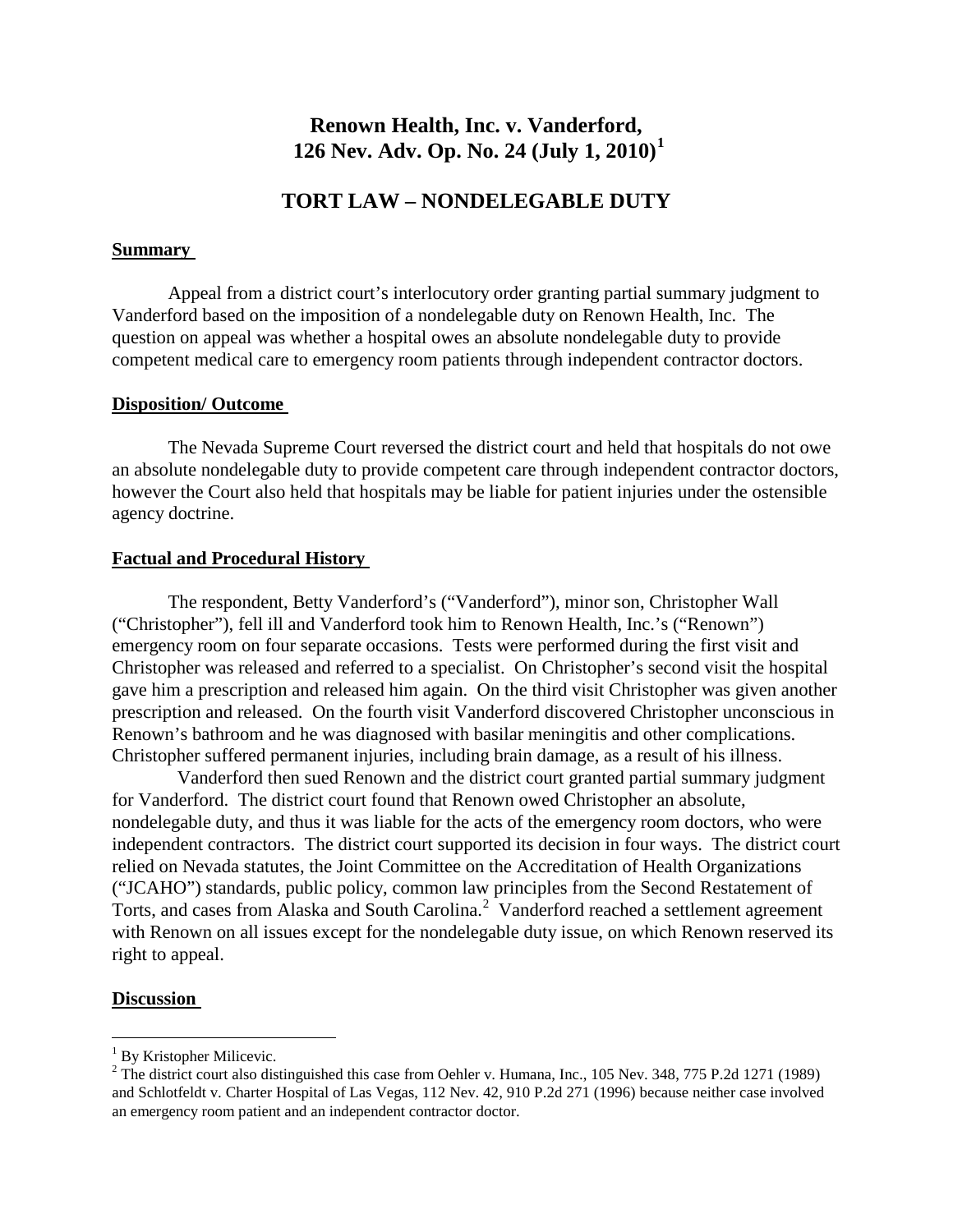The Nevada Supreme Court reviews a district court's decision to grant summary judgment and its conclusions regarding questions of law de novo.<sup>[3](#page-2-0)</sup> The Court limited its holding to the issue of whether hospitals owe a nondelegable to duty patients and whether the ostensible agency doctrine applies to emergency room scenarios like the one in this case.

### *Nondelegable Duty*

The Court held that there is no basis for imposing an absolute nondelegable duty on hospitals to provide competent medical care to emergency room patients through independent contractor doctors under Nevada law. The Court relied on the general rule that hospitals are not vicariously liable for the acts of independent contractor doctors.<sup>[4](#page-2-1)</sup> While there are some exceptions to this general rule the Court determined that there was no basis for imposing an absolute nondelegable duty on Renown.

The Court determined that the district court erred in relying on Nevada's statutory scheme, the JCAHO standards, public policy, and the common law to impose an absolute nondelegable duty on Renown. Nevada's statutes create a scheme where a hospital is a policysetter and overseer, indeed the provisions contemplate the hospital delegating medical care to qualified professionals. [5](#page-2-2) Likewise, the JCAHO standards emphasize the hospital's role as a policy-setter and administrator. The Court used its discretion in refusing to decide an issue if it involves a policy question better left to the Legislature.<sup>[6](#page-2-3)</sup> Finally, the Court concluded that the common law relied upon by the district court did not support the imposition of an absolute nondelegable duty on Renown. While the Alaska case cited to by the district court did impose a nondelegable duty on hospitals, Alaska's legislature subsequently passed a law that allows hospitals to rebut the nondelegable duty.<sup>[7](#page-2-4)</sup> Similarly, the case that the district court relied on from South Carolina imposed a nonabsolute nondelegable duty, adopted by the Restatement (Second) of Torts, which is also referred to as ostensible agency.[8](#page-2-5) The Court concluded that a nonabsolute nondelegable duty is closer to the ostensible agency approach. Therefore the district court erred in imposing an absolute nondelegable duty on Renown.

*The Ostensible Agency Doctrine*

<span id="page-2-3"></span><span id="page-2-2"></span>

<span id="page-2-1"></span><span id="page-2-0"></span><sup>&</sup>lt;sup>3</sup> Wood v. Safeway. Inc., 121 Nev. 724, 729, 121 P.3d 1026, 1029 (2005).<br>
<sup>4</sup> Oehler, 105 Nev. at 351, 775 P.2d at 1273 (1989).<br>
<sup>5</sup> Nev. Rev. STAT. § 439B.410 (2007).<br>
<sup>6</sup> Nev. Highway Patrol v. State Dep't of Motor Veh

<span id="page-2-4"></span>

<span id="page-2-5"></span>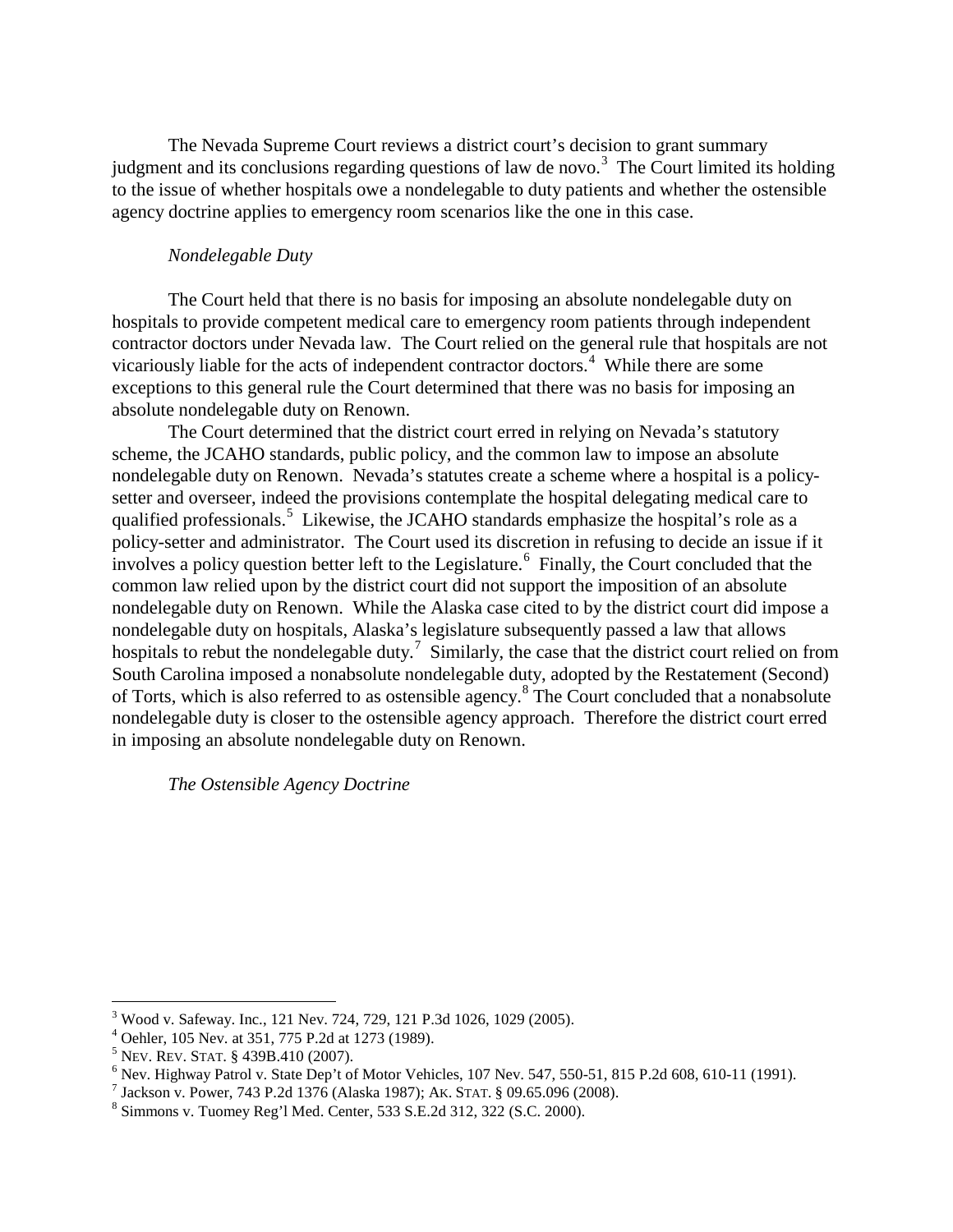The Court held that Renown could be held liable under the ostensible agency doctrine that the Court adopted in *Scholtfeldt*. [9](#page-3-0) Under the doctrine, it is a question of fact for a jury to determine "(1) whether the patient entrusted herself to the hospital, (2) whether the hospital selected the doctor, (3) whether the patient reasonably believed the doctor was an agent of the hospital, and (4) whether the patient had notice of the doctor's independent contractor status."<sup>[10](#page-3-1)</sup> The Court concluded that public policy favors extending the ostensible agency doctrine to emergency room situations because it allows victims to recover by meeting the four factors set out in *Scholtfeldt* without creating an absolute duty on hospitals.

#### **Conclusion**

The Court held that hospitals do not have an absolute nondelegable duty to provide competent medical care to emergency room patients through independent contractor doctors. Furthermore, the Court extended the ostensible agency doctrine to emergency room scenarios.

#### **Dissent**

The dissent agreed that Nevada law does not currently support the imposition of an absolute nondelegable duty on hospitals in emergency room scenarios and that the ostensible agency doctrine naturally extends to the emergency room. However, the dissent argued that given public policy considerations the nonabsolute nondelegable duty approach should apply to emergency rooms. The dissent reasoned that patients chose care based upon the advertising and reputation of the hospital as an agency, and thus hospitals should not be able to escape liability for the malpractice of independent contractor doctors when the hospital holds themselves out to the public in such a way.

Cite as: Renown Health v. Vanderford

126 Nev. Adv. Op. No. 24

July 1, 2010

<span id="page-3-1"></span><span id="page-3-0"></span><sup>9</sup> Schlotfeldt v. Charter Hospital of Las Vegas, 112 Nev. 42, 48, 910 P.2d 271, 275 (1996). 10 *Id.* at 275.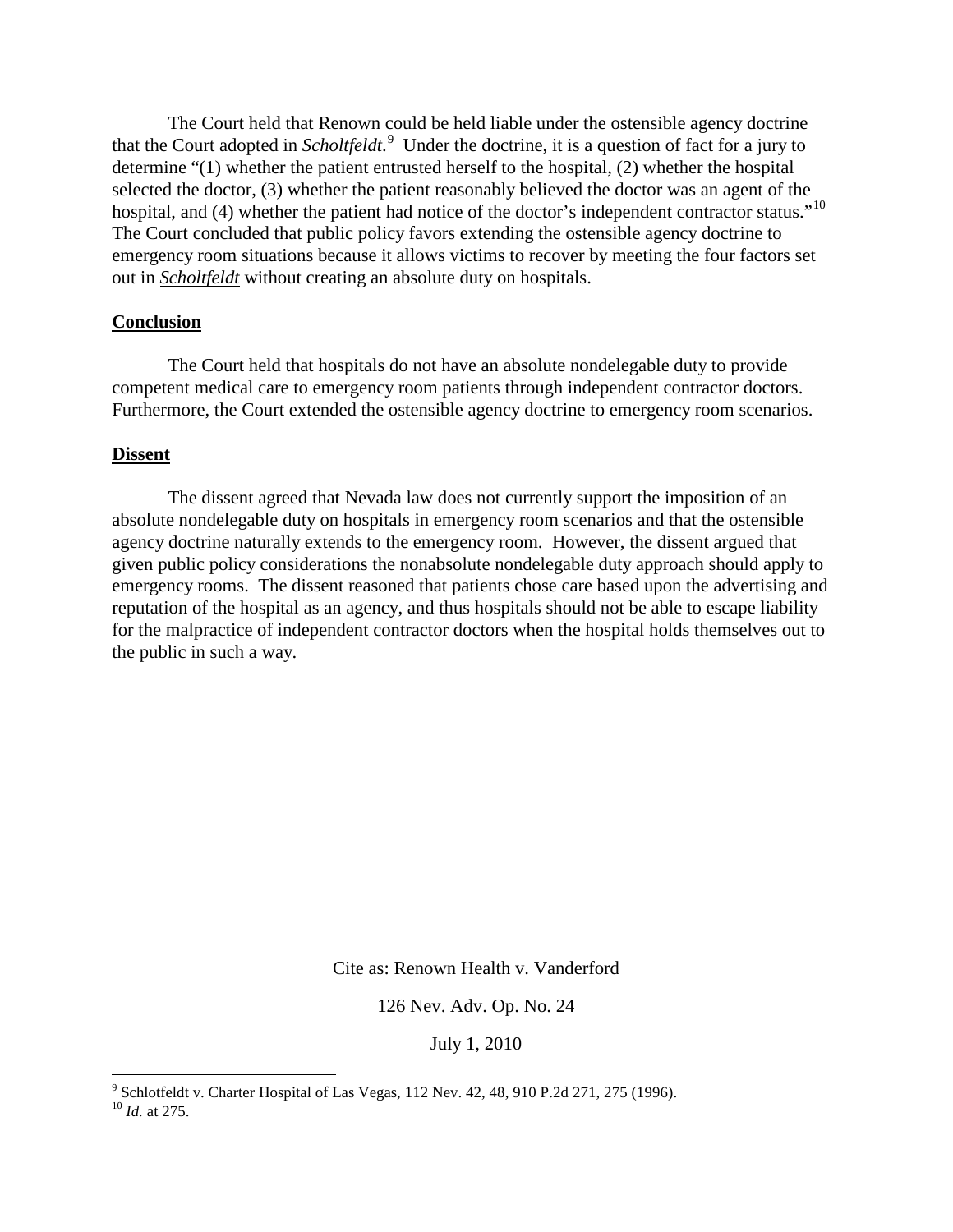# IN THE SUPREME COURT OF THE STATE OF NEVADA

# No. 51755

# RENOWN HEALTH, INC., F/K/A WASHOE MEDICAL CENTER, INC.,

Appellant,

vs.

# BETTY VANDERFORD, INDIVIDUALLY AND AS THE PERSONAL REPRESENTATIVE OF CHRISTOPHER WALL, A MINOR,

Respondent.

 Appeal from a district court order dismissing a medical malpractice action. Second Judicial District Court, Washoe County; Janet J. Berry, Judge.

Reversed.

CHERRY, J., with whom SAITTA and GIBBONS, JJ., agreed, dissented.

Piscevich & Fenner and Margo Piscevich, Reno; Molof & Vohl and Robert C. Vohl, Reno, for Appellant.

John P. Echeverria, Reno; Durney & Brennan and Peter D. Durney, Reno, for Respondent.

Bradley Drendel & Jeanney and Bill Bradley, Reno, for Amicus Curiae Nevada Justice Association.

Lewis & Roca, LLP, and Daniel F. Polsenberg and Jennifer B. Anderson, Las Vegas, for Amicus Curiae Nevada Hospital Association.

Weinberg, Wheeler, Hudgins, Gunn & Dial, LLC, and D. Lee Roberts, Jr., and Rosemary Missisian, Las Vegas, for Amicus Curiae Catholic Healthcare West.

BEFORE THE COURT EN BANC.

# **OPINION**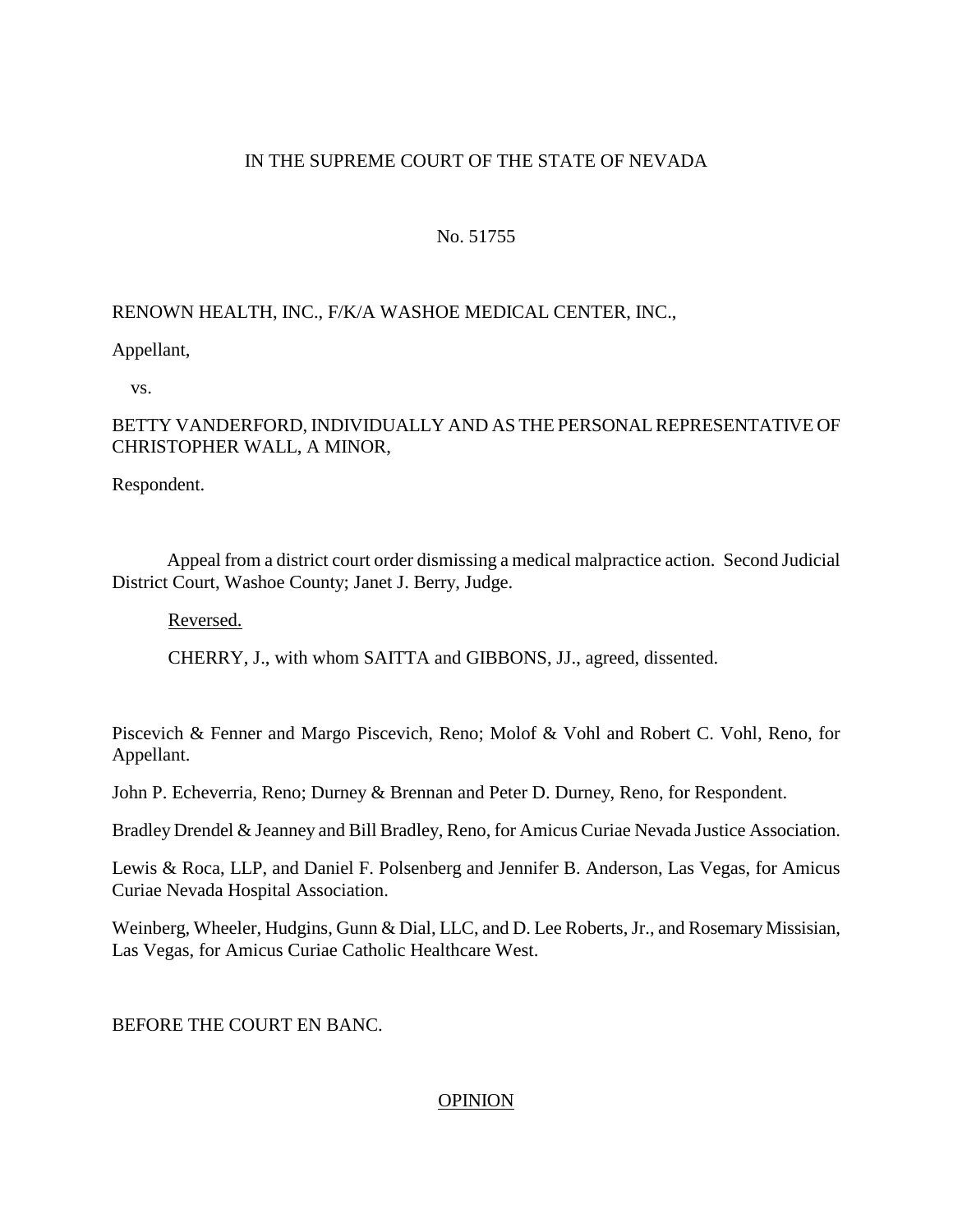#### By the Court, PARRAGUIRRE, C.J.:

 In this appeal, we consider whether hospitals owe an absolute nondelegable duty to provide competent medical care to their emergency room patients through independent contractor doctors. Although the parties settled in this matter, appellant Renown Health, Inc., reserved its right to appeal the district court's interlocutory order granting partial summary judgment based on the imposition of a nondelegable duty. A portion of the settlement remains contingent upon this appeal. We conclude that no such absolute duty exists under Nevada law, nor are we at this time willing to judicially create one. Accordingly, we reverse the district court's grant of partial summary judgment insomuch as the district court concluded that hospitals have such a nondelegable duty. We hold that Renown may be liable for patient injuries under the ostensible agency doctrine that we previously recognized in Schlotfeldt v. Charter Hospital of Las Vegas, 112 Nev. 42, 910 P.2d 271 (1996).[1]

# FACTS AND PROCEDURAL HISTORY

 This appeal arises from the tragic illness of respondent Betty Vanderford's minor son Christopher Wall. After he complained of headaches, nausea, and fever, Vanderford took Christopher to Renown's emergency room on four different occasions. During the first visit, tests were performed and Christopher was discharged and referred to a specialist. On the second visit, he was given a prescription for an antibiotic and again discharged. On the third visit, Christopher was given a prescription for Vicodin and encouraged to continue taking his antibiotic. Different doctors attended to him on each of these visits.

 Vanderford took Christopher to Renown's emergency room for a fourth time after she found him unconscious in the bathroom. At that time, he was diagnosed with basilar meningitis and complications including abscesses. As a result of his illness, Christopher suffered permanent, debilitating injuries, including brain damage.

 Vanderford sued Renown in her individual capacity and on behalf of Christopher. The district court granted partial summary judgment for Vanderford, finding that Renown owed Christopher an absolute nondelegable duty such that it was liable for the acts of the emergency room doctors, who were independent contractors.

 The district court provided four bases to support its conclusion that hospitals owe an absolute nondelegable duty to their emergency room patients. The district court relied on Nevada statutes, the Joint Committee on the Accreditation of Health Organizations (JCAHO) standards, with which Renown complied, public policy, and common law principles found in sections 428 and 429 of the Restatement (Second) of Torts and cases from Alaska and South Carolina to impose an absolute nondelegable duty as a matter of law. The district court distinguished Oehler v. Humana, Inc., 105 Nev. 348, 775 P.2d 1271 (1989), and Schlotfeldt v. Charter Hospital of Las Vegas, 112 Nev. 42, 910 P.2d 271 (1996), stating that neither case involved an emergency room patient and an independent contractor doctor. Vanderford and Renown agreed on a settlement, resolving all issues except the duty issue, on which Renown reserved its right to appeal.

# **DISCUSSION**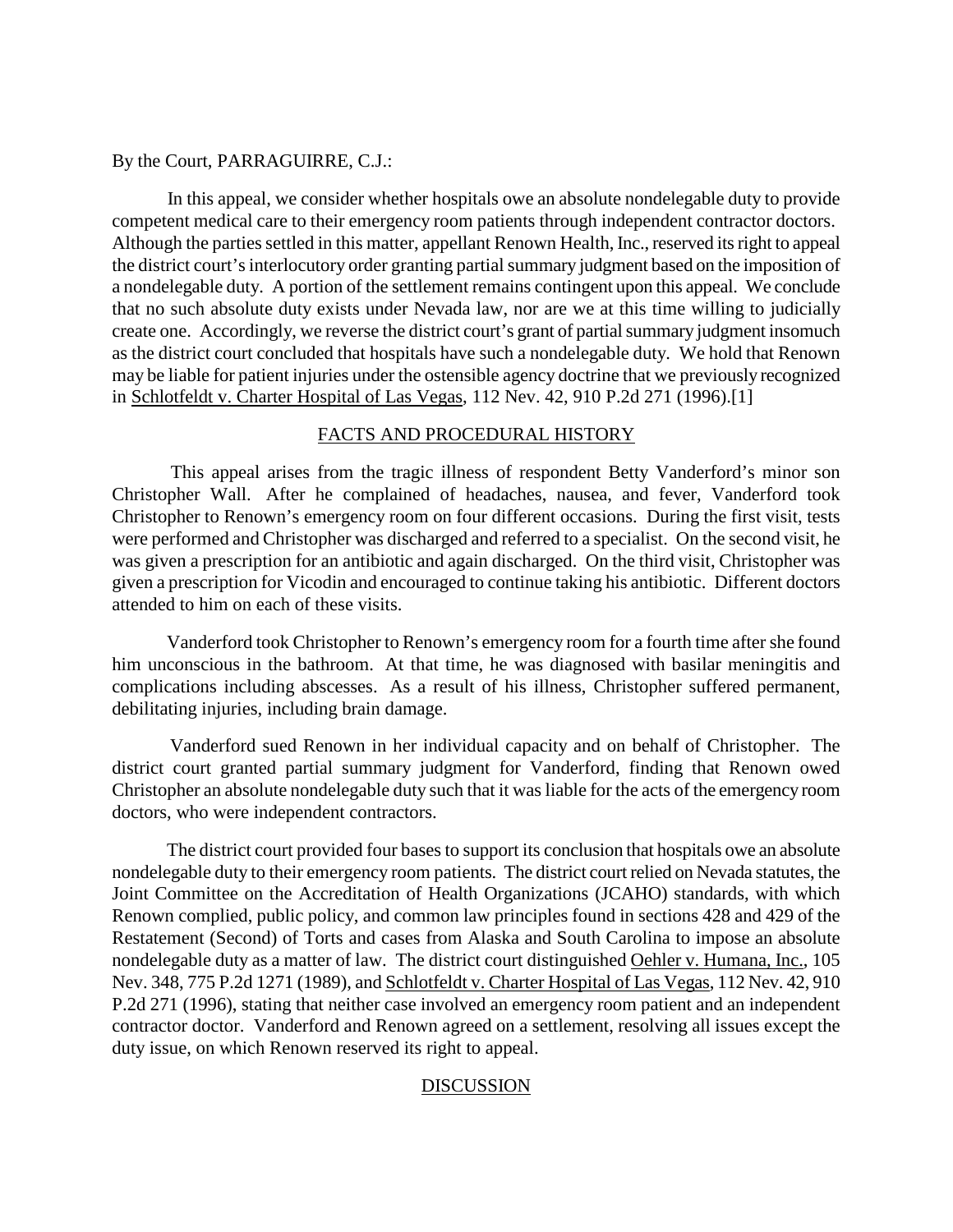Renown argues that the district court erred by concluding that it had an absolute nondelegable duty to provide competent medical care to its emergency room patients through its independent contractor doctors because no basis for imposing such a duty exists under Nevada law. Renown therefore argues that the district court erred by granting partial summary judgment in this case. We agree. We also discuss the ostensible agency doctrine as applied to emergency room scenarios like the one in this case.

#### Standard of review

We review a district court's decision to grant summary judgment and its conclusions regarding questions of law de novo, without deference to the findings of the lower court. Wood v. Safeway, Inc., 121 Nev. 724, 729, 121 P.3d 1026, 1029 (2005); Pressler v. City of Reno, 118 Nev. 506, 509, 50 P.3d 1096, 1098 (2002).

#### The district court erred in imposing an absolute nondelegable duty on Renown

 The district court based its decision to impose an absolute nondelegable duty on Renown on Nevada's statutory scheme, the JCAHO standards, public policy, and the common law. However, we conclude that the district court erred in this determination because there is no basis in Nevada law for imposing such a duty.

 Generally, hospitals are not vicariously liable for the acts of independent contractor doctors. Oehler v. Humana, Inc., 105 Nev. 348, 351, 775 P.2d 1271, 1273 (1989); see Restatement (Second) of Torts § 409 (1965). The imposition of an absolute nondelegable duty is an exception to this general rule. Restatement (Second) of Torts § 409 (1965). An absolute nondelegable duty is essentially a strict liability concept, where, despite delegation of a duty to an independent contractor, the principal remains primarily responsible for improper performance. See Black's Law Dictionary 544 (8th ed. 2004). While we have recognized some exceptions to the general rule that hospitals are not vicariously liable for the acts of independent contractor doctors, see, e.g., Schlotfeldt v. Charter Hosp. of Las Vegas, 112 Nev. 42, 910 P.2d 271 (1996), there is no legal or policy basis for imposing an absolute nondelegable duty on Renown, and we decline to adopt one for the reasons set forth below.

 First, Nevada's statutory scheme regulating hospital emergency room care does not provide a basis for imposing an absolute nondelegable duty on hospitals. See NRS Chapter 439B. The provisions create a scheme under which a hospital is a policy-setter and overseer, and the provisions contemplate the delegation of medical care to qualified professionals. See, e.g., NRS 439B.410. Similarly, the Nevada Administrative Code highlights a hospital's administrative and supervisory role, requiring that hospitals set procedure and ensure that policies and provisions conform to national standards. See, e.g., NAC 449.331, 449.349, 449.3622.

 Second, the JCAHO standards, with which Renown complied, do not require an absolute nondelegable duty. Instead, these requirements again emphasize a hospital's role as a policy-setter and administrator. JCAHO, Accreditations Manual for Hospitals, Emergency Services, Standards I-V.

 Third, we decline to impose an absolute nondelegable duty on hospitals based upon public policy. This court may refuse to decide an issue if it involves policy questions better left to the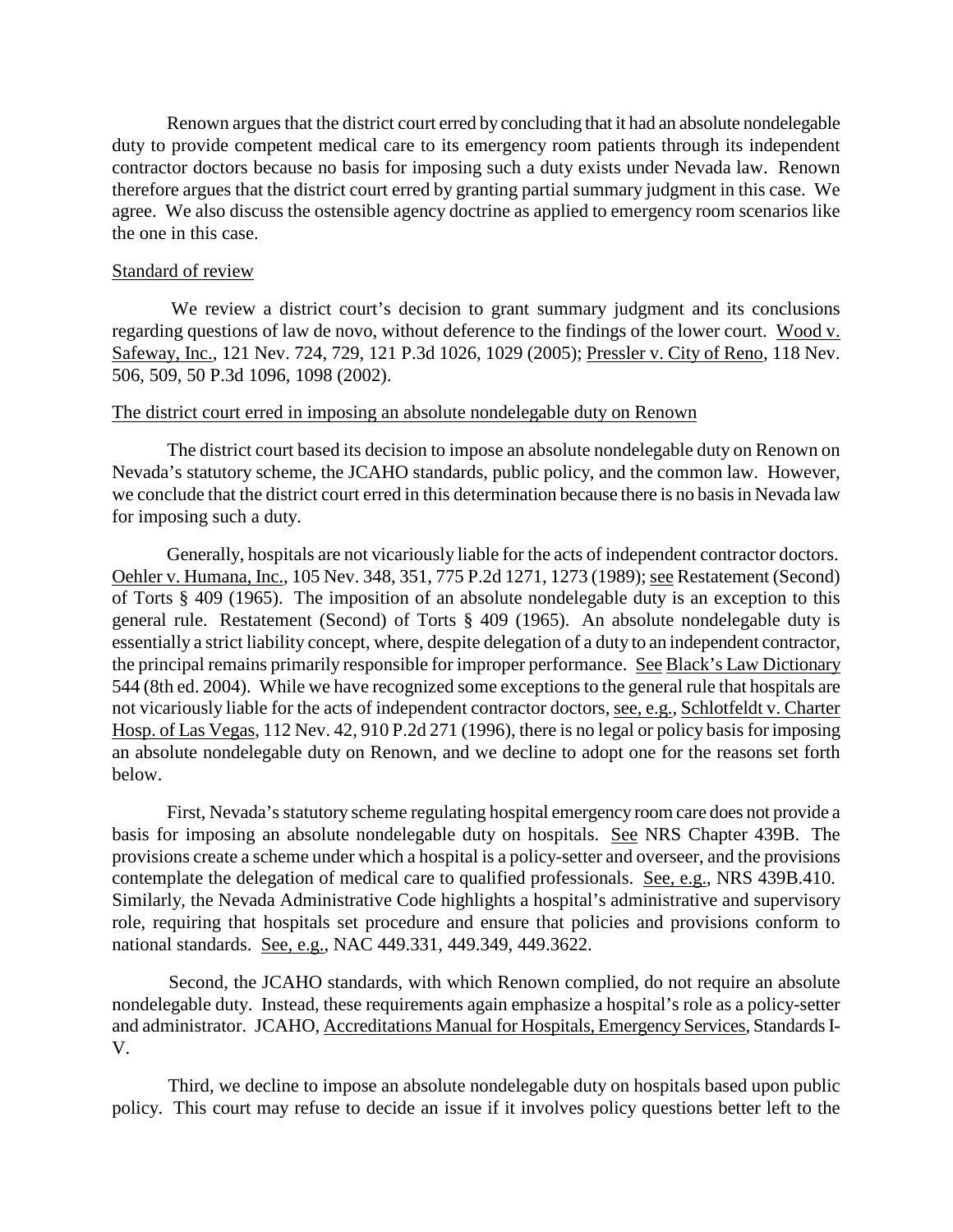Legislature. Nevada Hwy. Patrol v. State, Dep't Mtr. Veh., 107 Nev. 547, 550-51, 815 P.2d 608, 610-11 (1991); see also Niece v. Elmview Group Home, 929 P.2d 420, 428 (Wash. 1997) (noting that the policy decision to expand the scope of an employer's liability for an employee's intentional acts against a person to whom the employer owes a duty of care "should be left to the legislature"). The Legislature has heavily regulated hospitals and would have codified a nondelegable duty to emergency room patients if the Legislature had intended such a duty to be imposed on hospitals.

 Finally, the common law relied upon by the district court and Vanderford does not support the imposition of an absolute nondelegable duty. In Jackson v. Power, 743 P.2d 1376 (Alaska 1987), the Alaska Supreme Court imposed a nondelegable duty on hospitals, holding them vicariously liable for a doctor's negligence when a patient visits the emergency room and the hospital assigns a doctor to the patient. Id. at 1385. But subsequently, the Alaska Legislature modified this holding, passing a law that allows hospitals to rebut the nondelegable duty by proving it was unreasonable for the patient to assume that the hospital provided care because the patient had notice of the doctor's independent contractor status. Alaska Stat. § 09.65.096 (2008).[2] Further, in Fletcher v. South Peninsula Hospital, the Alaska Supreme Court refused to extend the nondelegable duty to operating rooms. 71 P.3d 833, 839 (Alaska 2003).

Here, the district court also relied on caselaw from South Carolina. In Simmons v. Tuomey Regional Medical Center (Simmons I), 498 S.E.2d 408 (S.C. Ct. App. 1998), a case involving hospitals' duties in the emergency room setting, the South Carolina Court of Appeals reversed a district court grant of summary judgment for a hospital, deciding that public reliance and regulations imposed on hospitals "created an absolute duty for hospitals to provide competent medical care in their emergency rooms." Id. at 411. On appeal, the South Carolina Supreme Court modified the absolute nondelegable duty adopted by the court in Simmons I. Simmons v. Tuomey Regional Medical Center (Simmons II), 533 S.E.2d 312, 322 (S.C. 2000). The Simmons II court concluded that most jurisdictions hold hospitals liable for the acts of independent contractor doctors under various theories, and this result remains the same, "whether it is through a theory of apparent agency or nondelegable duty." Id. at 320. The modified approach of Simmons II, called a nonabsolute nondelegable duty, expressly adopted the Restatement (Second) of Torts section 429, which is also "sometimes described as ostensible agency." Simmons II, 533 S.E.2d at 322. Under section 429, the injured patient must show that the hospital held itself out to the public by providing services, that the patient looked to the hospital and not an individual doctor for care, and that a patient in similar circumstances would reasonably have believed that the physician was a hospital employee. Id. When the patient can demonstrate genuine issues of material fact exist as to these factors, "summary judgment is not appropriate." Id. at 323.

 In examining the caselaw cited by the district court and by Vanderford to support an absolute nondelegable duty, we conclude that these cases, while labeling their approaches as a nondelegable duty, actually require the same analysis as our ostensible agency approach in Schlotfeldt v. Charter Hospital of Las Vegas, 112 Nev. 42, 910 P.2d 271 (1996). Once a "nondelegable" duty becomes nonabsolute, as described in Simmons II, the duty is no longer truly nondelegable. See Simmons II, 533 S.E. 2d at 322. As noted above, a nondelegable duty is a strict liability concept. Thus, a "nondelegable" duty that is not absolute veers away from the concept of strict liability, and creates a duty that is not actually nondelegable. A nonabsolute nondelegable duty is much closer to the ostensible agency approach and is not truly a nondelegable duty at all. Based on the above, we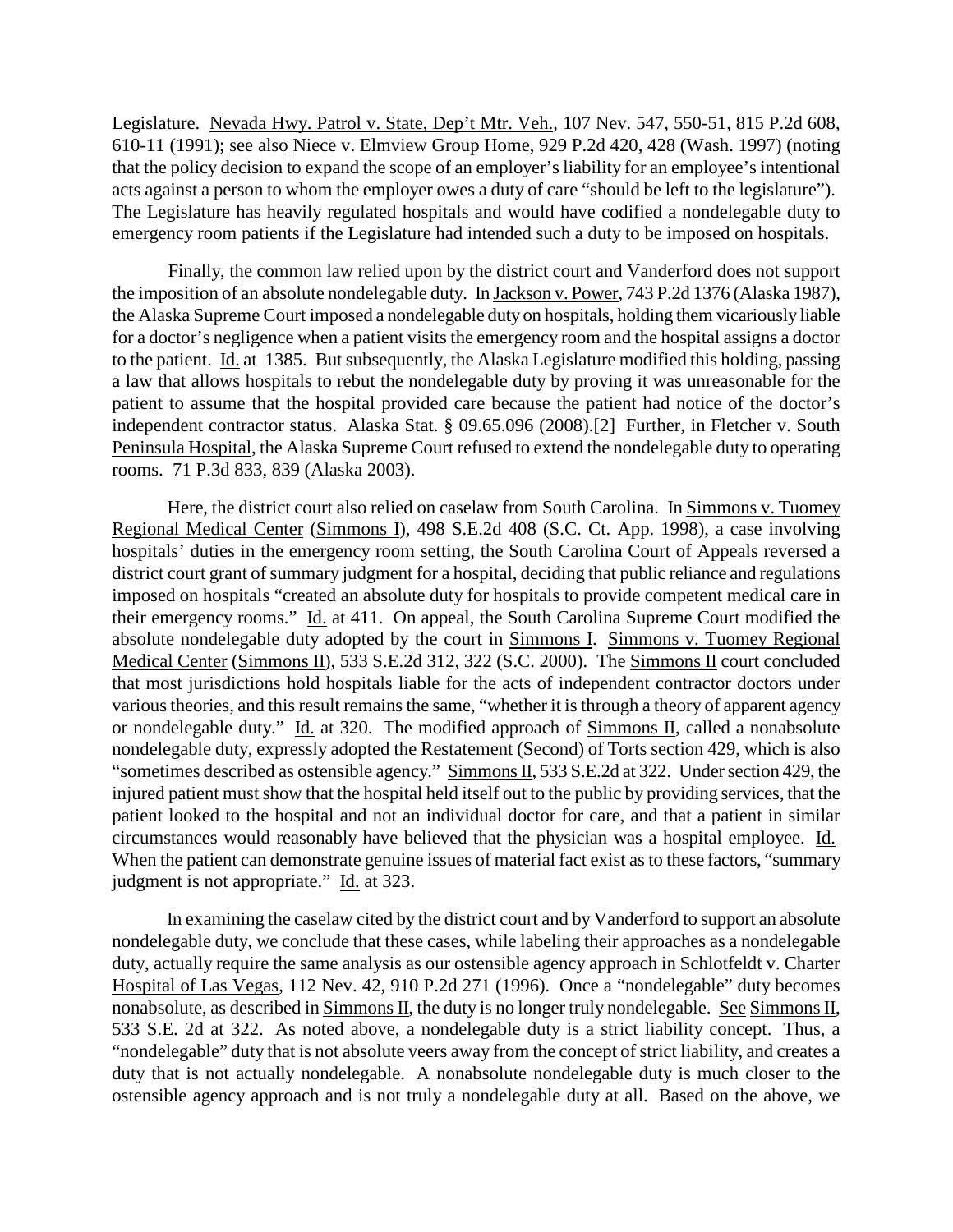conclude that the district court erred by imposing an absolute nondelegable duty on Renown. However, we still must address the ostensible agency doctrine as a basis for holding hospitals liable for the acts of their independent contractor emergency room doctors.

# Hospitals may be liable for the acts of their independent contractor doctors under the ostensible agency doctrine adopted in Schlotfeldt

 Given our prior holding in Schlotfeldt v. Charter Hospital of Las Vegas, where we adopted the ostensible agency doctrine, we conclude that Renown could be held liable under that theory. 112 Nev. 42, 48, 910 P.2d 271, 275 (1996).

 In Schlotfeldt, we considered the acts of an independent contractor doctor who attended to a patient at a drug and alcohol treatment center. Id. at 43-44, 910 P.2d at 272. The independent contractor doctor attended to Schlotfeldt at the request of a Charter Hospital psychiatrist who was busy with other patients. Id. Charter did not release Schlotfeldt, despite her requests to return home, because, based on the independent contractor doctor's conclusions, she was a suicide risk and releasing her would be imprudent. Id. at 44, 910 P.2d at 272. The patient sued the treatment center for false imprisonment, and the district court instructed the jury that the treatment center was vicariously liable for the doctor's acts because the treatment center chose the doctor to examine Schlotfeldt. Id. at 46-47, 910 P.2d 274. Charter opposed such an instruction because the existence of an agency relationship between Charter and the doctor was a question of fact for the jury. Id. at 48, 910 P.2d at 275.

We agreed with Charter. Id. at 49, 910 P.2d at 275. Consequently, we adopted an approach known as ostensible agency, which applies when a patient goes to the hospital and the hospital selects the doctor to treat the patient, such that it is reasonable for the patient to assume the doctor is an agent of the hospital. Id. at 48, 910 P.2d at 275. We identified typical fact questions that arise under ostensible agency, including: (1) whether the patient entrusted herself to the hospital, (2) whether the hospital selected the doctor, (3) whether the patient reasonably believed the doctor was an agent of the hospital, and (4) whether the patient had notice of the doctor's independent contractor status. Id. at 49, 910 P.2d at 275. Whether a patient can demonstrate these factors remains a question for the jury. Id. at 48-49, 910 P.2d at 275.

Here, we see no compelling reason why Schlotfeldt should not apply to substantially similar factual scenarios that involve independent contractor emergency room doctors. Like the patient in Schlotfeldt, Vanderford and Christopher entrusted themselves to Renown by going to its emergency room. They did not choose a doctor for Christopher, but were subject to the choice by Renown, as is the case in most emergency room scenarios. The remaining two questions, focusing on Vanderford's reasonable beliefs and whether Vanderford had notice, are subject to the jury's fact-finding but present a situation quite similar to the treatment center discussed in Schlotfeldt. Public policy supports this decision as well because under an ostensible agency approach, hospitals may be liable for the malpractice of independent contractor emergency room physicians. This theory allows tort victims recovery by demonstrating facts that are often present in an emergency room setting, while not judicially creating an absolute duty on hospitals that is better left to the Legislature to impose.

Moreover, the typical questions of fact discussed in Schlotfeldt that make up the ostensible agency inquiry are similar to section 429 of the Restatement (Second) of Torts and the nonabsolute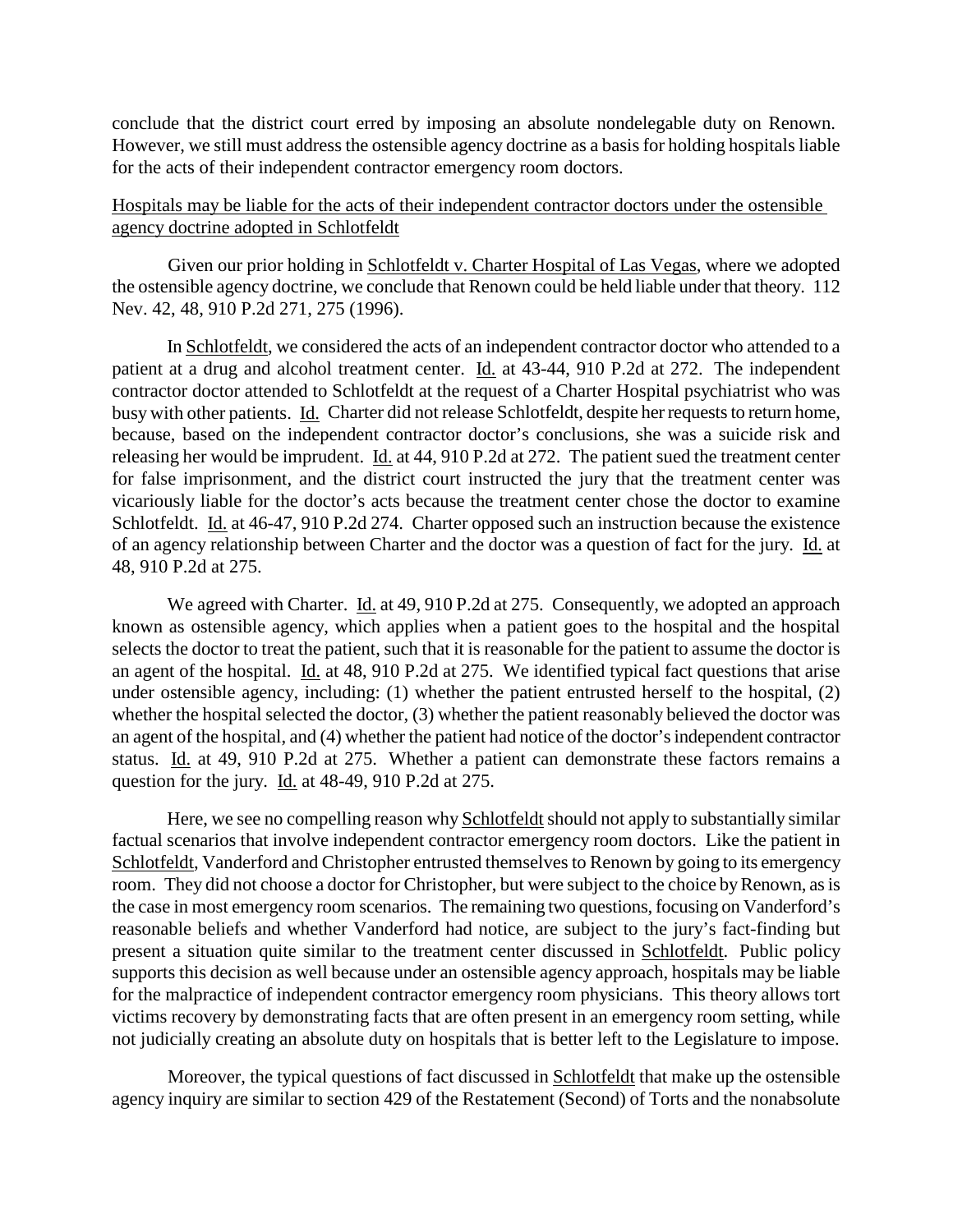nondelegable duty adopted in Simmons II. See Schlotfeldt, 112 Nev. at 49, 910 P.2d at 275. The Simmons II approach presents an approach no different than the ostensible agency doctrine we articulated in Schlotfeldt. Whether it is called a nonabsolute nondelegable duty or ostensible agency, the result remains the same: hospitals may be held liable for the acts of independent contractor emergency room doctors if the hospital selects the doctor and it is reasonable for the patient to assume that the doctor is an agent of the hospital.

## **CONCLUSION**

 For the foregoing reasons, we conclude that hospitals do not have an absolute nondelegable duty to provide nonnegligent medical care to emergency room patients through doctors who are independent contractors. However, we extend the ostensible agency doctrine of Schlotfeldt to emergency room scenarios. We therefore conclude that Renown may be held liable for the acts of its independent contractor emergency room doctors under this approach. Because the district court improperly imposed an absolute nondelegable duty on Renown, we reverse the decision of the district court insomuch as it imposed upon Renown a nondelegable duty to provide competent medical care to its emergency room patients through independent contractor doctors.

HARDESTY, DOUGLAS, and PICKERING, JJ., concur.

#### \*\*\*\*\*\*\*\*\*\*FOOTNOTES\*\*\*\*\*\*\*\*\*\*

[1] We do not address whether this case supports a finding of ostensible agency because it involves unresolved questions of fact.

[2] This legislative modification of the Jackson holding was recognized in Evans ex rel. Kutch v. State, 56 P.3d 1046, 1067 (Alaska 2002).

```
*****************************
```
CHERRY, J., with whom SAITTA and GIBBONS, JJ., agree, dissenting:

 I agree with the majority that Nevada law does not currently support the imposition of an absolute nondelegable duty upon hospitals to render competent services to its emergency room patients. I also agree that the ostensible agency doctrine, previously discussed by this court in Schlotfeldt v. Charter Hospital of Las Vegas, 112 Nev. 42, 910 P.2d 271 (1996), provides a natural extension to the emergency room scenario contemplated here. However, given the public policy considerations, I would adopt the nonabsolute nondelegable duty approach, as the Supreme Court of South Carolina decided in Simmons v. Tuomey Regional Medical Center (Simmons II), 533 S.E.2d 312 (S.C. 2000).

 Emergency room patients may base their decisions regarding care largely upon hospital advertising and the reputation of the hospital as an entity. These patients do not seek out individual doctors, but expect the hospital to provide competent emergency room care. Hospitals should not be able to escape liability for the malpractice of independent contractor emergency room doctors when